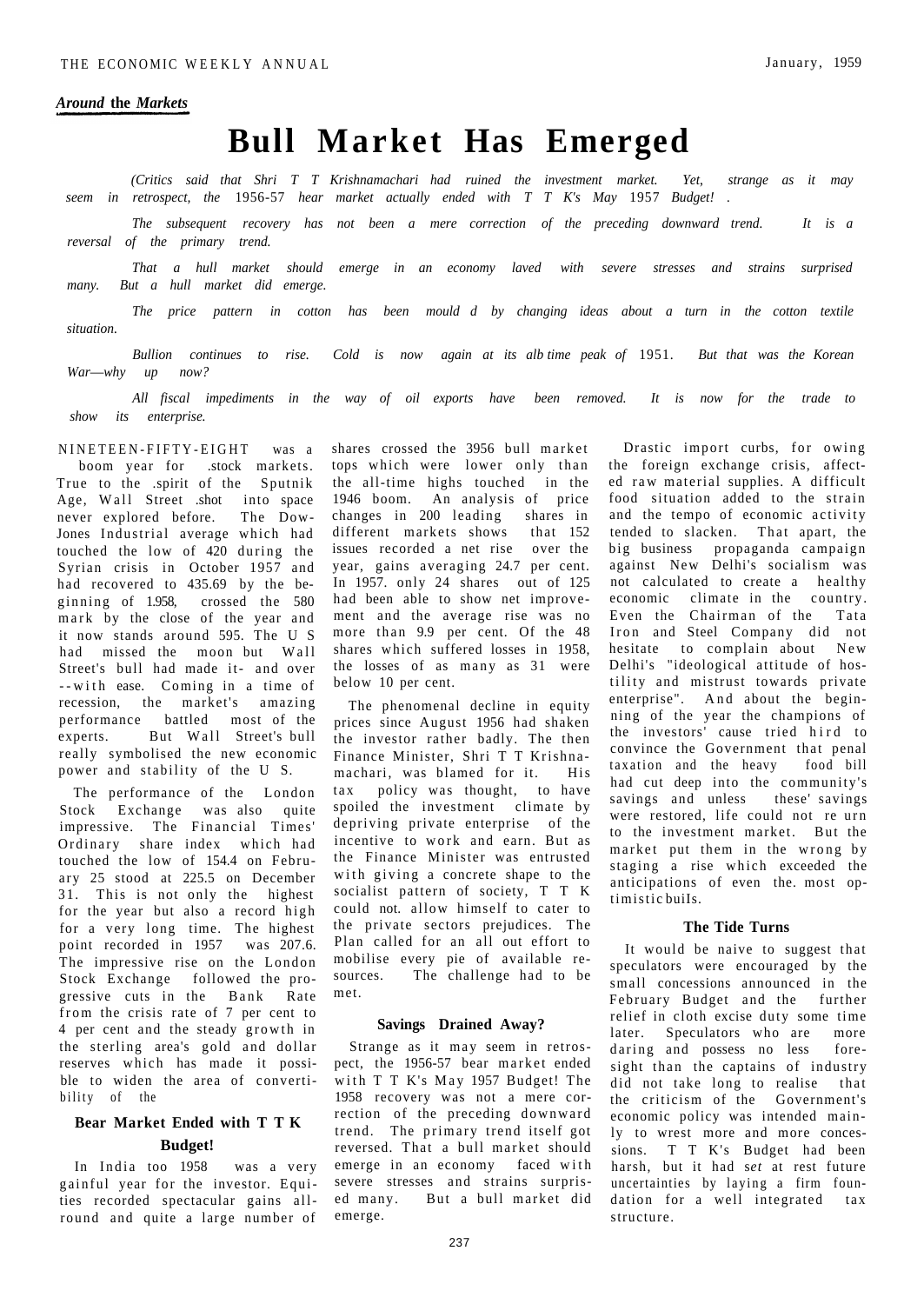The worst had been known and had got cocounted. The lessons of the foreign exchange crisis, which dominated official thinking throughout the year, had not been ignored. Fiscal impediments in the way of exports were removed and incentive schemes were devised to stimu late exports. Imports were kept at the minimum. The drain on foreign exchange began to decline and since October-end, foreign exchange reserves have actually began to rise, Foreign aid outlook brightened as the year progressed and almost the entire requirements of the remaining period of the Second Plan have now been virtually underwritten.

## **Easy Money Changed Yield Pattern**

The most important bull factor for the stock market was perhaps the extremely comfortable money conditions. The 1957-58 busy season had all the characteristics of a slack season. Easy money helped the boom in equities but it was not through the availability of huge funds for speculation on the stock exchange. Its influence was indirect. Easy money produced a boom in the gilt-edged market which, in its turn, markedly changed the pattern of yield on all investments.

By about the middle of September, equities had risen to levels which suggested that speculators bad discounted the future too optimistically and too soon. The market therefore paused for an important technical correction. This lasted until about the end of the year. Most technical analysts would say that the corrective phase is over and that the primary upward trend has been resumed. The way the market withstood the A I C C session was reallyy remarkable. For, the tone of the speeches at the Nagpur session was not encouraging.

Improved foreign exchange position, larger supplies of steel, better harvest and easy money should help the economic tempo in 1959. But its extent will depend on the co-operation between the Government and the people. Opportunities exist, but they have to be availed of. Successful implementation of the National Plans depends as much on mobilisation of monetary resources as on the nation's will to work

1958 was a good year for investors, 1959 promises to be much better. It is true that with the country facing

crisis of internal resources one cannot be too sure what the February Budget will have in store *tor*<br>the market But the volume of But the volume of lnvestible funds will continue to grow. How it will find its way to the stock exchange is another matter. In recent years investment activity has tended to grow at the expense of speculative business and this has affected the fortunes of the stock exchange profession,

# *Gilt-edgeds*

# **Impressive Bite**

THE Gilt-edged market showed remarkable strength in 1958 due to sustained support from banks and other institutional investors. Prices rose even during the 1957-53 (October-June) busy season and the further rise thereafter was only to be expected. While scheduled banks' total advances showed a decline of Rs 8.68 crores over the year, their advances recorded a rise of Rs 206.78 crores from 1367.51 crores to 1574.29 crores. And what is more the rise occurred only in time deposits. Demand liabilities were slightly down by Rs 7.16 crores over the year. Time deposits are now well above demand deposits.

With deposits steeply up and advances down, banks had ample funds to invest. Little wonder that their holdings of Government Securities increased by Rs 204.15 crores. Of course support to the Gilt-edged market did not come from banks alone. Life Insurance Corporation and other institutional investors also played an important part. That is why, the market has continued to hold firm despite selling by banks in the past few weeks because of the rising seasonal demand for funds.

The rise In Government Securities over the year has Indeed been very impressive. The 2-1/2 per cent 1961 loan is up from Rs 94.45 to Rs 97.25, 3 per cent 1964 from 93.85 to 96.90, 3-1/2 per cent 1967 from Rs 99.60 to  $\text{Rs}$  100.80, 4 per cent 1972 from Rs  $100$  to Rs  $101.20$  and the three per cent Conversion Loan from 71 to Rs 73.20. This rise has brought about a marked change In the yield pattern. That is perhaps why the Reserve Bank had to insist that the Ahmedabad Municipality should float a ten year loan only at four per cent

That the increase in bank deposits is largely due to the accrual of

funds under P L 480 must be readily conceded. The withdrawal of these funds (amounting to over Rs  $200$  crores now) will have important effect on the money market but the time is not yet. Conditions in the money market therefore can be expected to remain easy in the foreseeable future because of the continued import curbs. Of course seasonal influences will have their -effect which will last till about the end of May.

The net borrowings of the Central and State Governments in 1958 amounted to Rs 245 crores. Despite easy money, the outlook for Government borrowing In 1959 seems less promising because banks have already got their funds locked up in Government Securities and they will not be in a position to lend the support they did last year.

# *Cotton*

# **Erratic and Unexciting**

TRADING in cotton in 1958 was a *very* unexciting affair. Fluctuations were erratic but they were not wide enough to attract the attention of the Forward Markets Commission. With the supply position of cotton neither tight nor very comfortable, sentiment In cotton futures was generally guided by changing ideas about a turn in the textile situation.

New Delhi's helpful attitude encouraged the hope that the textile crisis might be resolved soon but the relief in excise duty did not bring about any marked revival in the trade. Off-take tended to pick up but at a rather slow pace. Exports of cloth continued to disappoint and the Incentive scheme failed to yield any quick result In the face of sluggish conditions in the world textile trade. Exports of cloth in 1958 are estimated at barely 580 million yards as against 845 million yards In 1957, and mill cloth output is down from  $5,317$ million yards to 4,910 million yards.

Government policy towards export of raw cotton was also very helpful. Not only were export quotas liberalised but export duties were slashed, the quota system abandoned and exports allowed on a first-come-firstserved basis. The policy has been liberalised still further in the new season and the whole season's quota announced right at the beginning of the season. The trade is now free to show its enterprise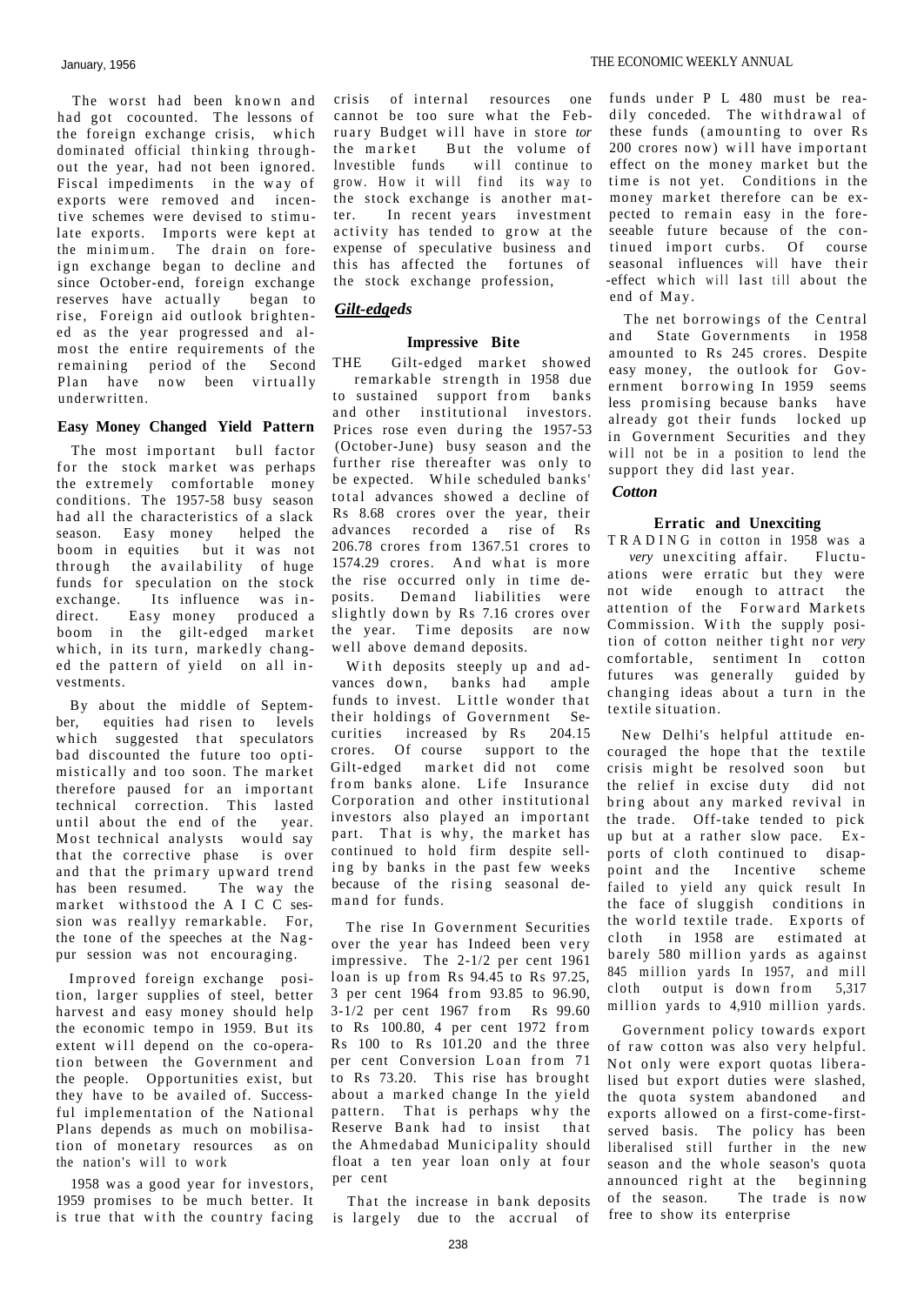#### **Exports Better**

Export performance in 1958 was better than in the previous year and imports were restricted because of the difficult foreign exchange position. Even so the carry-over at the end of August 1958 was appreciably larger because of reduced mill consumption following the decline in cloth output. Cotton futures which had been moving up and down in an erratic fashion within a comparatively narrow range developed pronounced weakness in September under the influence of the record estimate of the crop around  $57$  lakh bales. By November 1, Jarilia March had been marked down to Rs 593-4, a record low for many years.

Briefly fluctuations in various contracts in 1958 were as under:

Jarilia March 1858: open 690, high 723-8, lowest 652, closing 720  $(March 25)$ .

- Jarilia May; open 685-4, high 694-8, low 638-8, closing 684.
- Jarilia August: open 672-8, high 694-8, low 647, closing 674.

Tenders issued were: 4,200 bales against March, 5,250 bales against  $May$  and  $4,800$  bales against August.

The current hedge contract, March 1959, opened at  $671-8$  on July 14 and touched a high of Rs 687-8 on July 16. Thereafter it developed a downward trend which brought down the rate to Rs 593-4 on November 1. Since then it has been improving gradually because of the drastic revision of crop estimates from 57 lakh bales to  $50/51$  lakh bases and some recovery in cloth off-take. On January 19 it touched a high of Rs 667-12. Apart from the downward revision of crop estimates the recovery has oeea ue-^ea by the delay in the movement of the crop and the scarcity of imported cotton. But with arrivals likely to pick up well in coming weeks prospects of any further marked and sustained rise in prices are generally discounted.

# *Oilseeds*

#### **Fiscal Impediments Go**

| N many ways 1958 was an eventful year for the oilseeds market. The foreign exchange crisis compelled the Government to remove all the fiscal impediments in the way of exports. The ban on the export of groundnut oil and H P S ground-

nut was lifted. Groundnut prices rose to record high levels for many years. Groundnut extractions enjoyed such fantastic premium over expellers, which contain  $6$  to  $7$  per cent oil, as had never been heard before. The U S which had always been taking between 15,000 and 20,000 tons of Indian castor oil annually hardly took a thousand tons last year.

Groundnuts were marked up to around Rs 41 per cwt, the highest price for a long time. Prices realised by groundnut oilcakes were the highest ever recorded. The crop was just normal but consumption had increased with the rise in population. Of course speculators too did not hesitate to exploit the untimely announcement of export quotas for groundnut oil, H P S and expellers. The export of extractions had been free and overseas demand was always good. Business was limited only by the manufacturers' ability to produce the stuff.

#### **Bullish Fervour**

Linseeds too recorded an impressive rise to around Rs 36 per cwt. This was based on the encouraging export performance of oil made possible by the tight world supply following the failure of crops, both in the U S and Canada. Shipments of linseed oil from Bombay in 1958 were nearly twice those in 1957. Although comparatively subdued, castorseeds never came down to a level which could bring the price of Indian castor oil to around Brazils parity. Little wonder therefore that the U S kept off the Indian market throughout the year. Of course the U S consumption was also substantially down in 1958. Export of castor oil from India was about 20,000 tons less than in the previous year but the Indian crop too was very much smaller around 95,000 tons against 1.30 lakh tons in the previous season. The Iron Curtain countries accounted for the bulk of the export business done last year.

Below are the figures of shipments of oils, oilcakes, and seeds effected from Bombay in 1958. The figures for 1957 are given In brackets. The figures are in tons.

Castor oil 18,661 (38,408), linseed oil 14,020 (7,548), cottonseed oil 2.388 (6.623), kardi oil 1.652 (373). groundnut oil 355 (10), sesame oil 262 (nil), higer oil 54 (629) an d mustard and rapeseed oil 30 (nil): continued to be moulded by con

H P S groundnut 629 (nil), linseed 2 (nil), nlgerseed 205 (149), kardiseed 88 (nil), sesame seed 25 (nil); groundnut expellers 45,460 (19,628), groundnut extractions 51,490 (6,634), linseed cake 5,306 (550), cottonseed cake 2,378 (6,737), niger cake 256  $(2.964)$ , kardi cake 95 (nil), mowra meal nil  $(2,121)$ , mowra cake nil  $(485)$  and sesame cake  $40$  (nil).

The oilseed market is in the grip of a bullish fervour at present. Groundnut May is already quoted at around Rs 181 per candy even though the season has still a long way to go. New Delhi's helpful export policy when the crop is Just normal has made bulls crazy.

# *Bullion*

#### **Gold at New High**

IN India gold touched its all-time high of Rs 118-10 in 1951. The Korean War had sent prices of commodities sky-rocketing with the result that the value of money fell steeply Gold seemed to be the only commodity worth holding and hoarding. With the Korean War boom over, gold declined heavily to Rs 77-4 by the end of 1952. Since then it has been gradually seeking higher levels. On January 21, 1959, it was up again at Rs 118-10½ almost near the all-time peak.

What does the rising trend in gold indicate? Can it be that economic development has brought prosperity to the rural sector where people are believed to have a bias in favour of precious metals as media for investment? Or does it reflect the flow of hidden wealth into the bullion market? This is not improbble, particularly with the heavy incidence of taxation and lack of faith in the Government's attitudes among the class of people which makes big money. Hidden wealth must be indeed be very huge. Even in a small country like Pakistan hidden wealth disclosed after the establishment of the new army regime is placed at Rs 134 crores.

Fluctuations in bullion in 1958 were quite erratic even though the under-lying trend was unmistakably upward. The highest and lowest rates recorded by gold and silver ready in 1958 with the 1957 figures in brackets were: gold; high Rs 115-4 (112-8), low 104-9 (103-13); silver: high 202-8 (191), low 178-7  $(174-2)$ . The all-time high for silver is Rs 207-4. This was recorded in 1951. The price pattern last year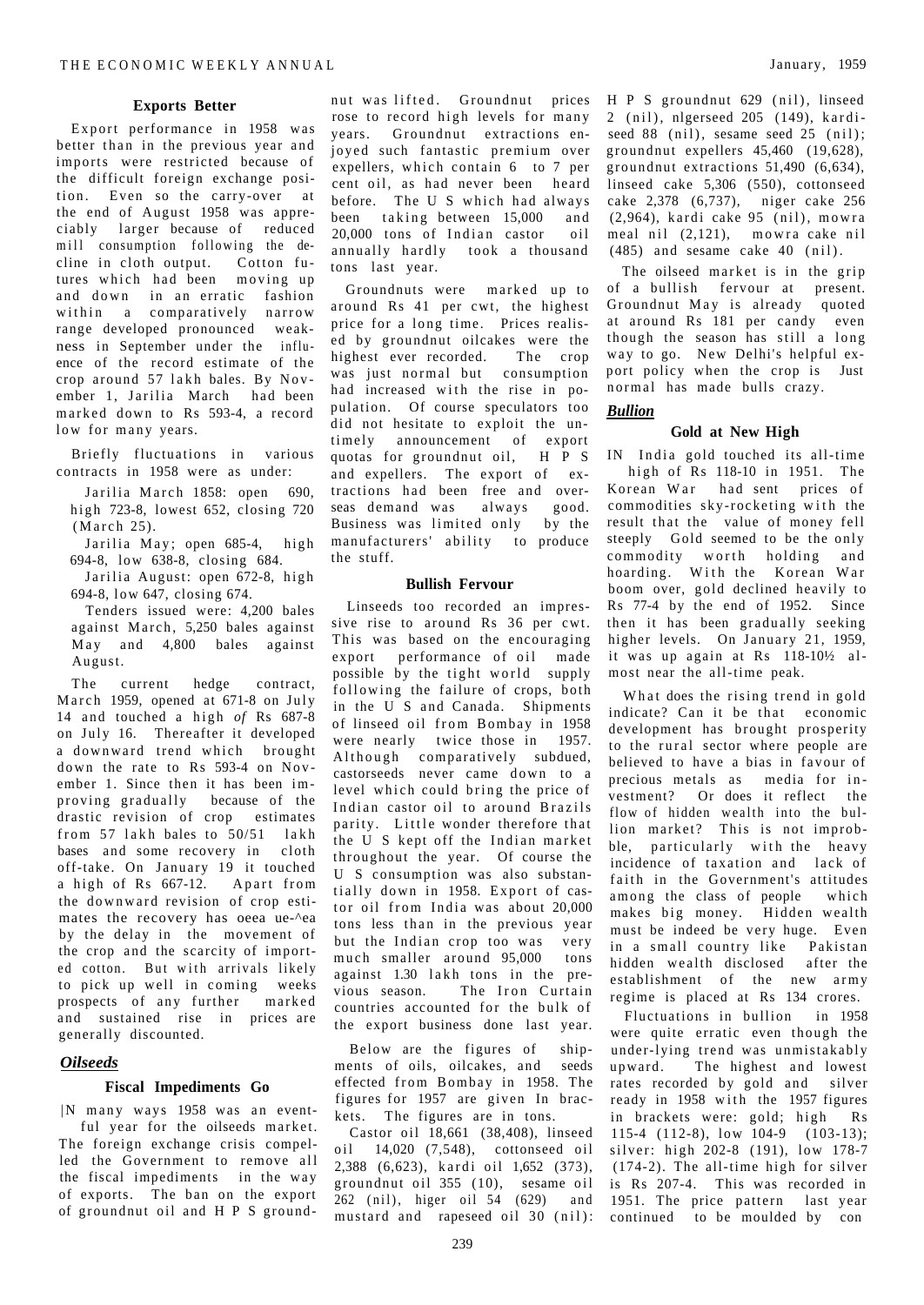jecture s abou t th e flo w o f smuggled g o d an d silve r coin s fro m Tibet, Th e Wes t Asia n politica l situation an d th e arm y cou p i n Pakista n were th e othe r tw o factor s whic h ha d a profoun d effec t o n th e marke t for preciou s metals.

# **Margi n Rais e Fail s t o Check**

Margi n rule s wer e tightene d to discourag e th e risin g tendenc y in prices , bu t al l i n vain . Margins ca n onl y influenc e th e volum e of speculative business but they can seldo m hav e an y profoun d effect o n th e pric e trend , An d speculators canno t b e blame d fo r takin full advantag e o f th e poo r suppl y posi tio n o f preciou s metals , whil e de man d continue s t o b e fairl y good, Smugglin g *of* gol d ha s bee n serious l y affectin g sinc e th e establishment o f th e arm y rul e i n Pakistan . Sales o f Kola r gol d hav e remaine d sus pende d sinc e July , Th e suppl y of Tibeta n coin s ha s als o tende d to fall , presumabl y becaus e o f th e de cin e i n th e Indo-Tibeta n trade . The Deput y Financ e Ministe r onc e told th e Lo k Sabh a tha t th e Chinese authoritie s ha d banne d th e export o f Tibeta n coin s t o India .

Tibeta n coin s constitut e th e only sourc e o f suppl y o f silver . An d gold come s onl y throug h smuggling . The supp' y o f gol d fro m Kola r i s too smal l t o mak e an y differenc e t o the suppl y position . I n suc h a situa tio n th e existenc e o f forwar d trad ing in precious metals is really beyon d comprehension . Th e For war d Market s Commissio n report o n th e recognitio n o f associations i n respec t o f forwar d contract s in gol d an d silver , submitte d las t year, contains sufficient material to ruin th e cas e fo r a future s marke t in thes e metals , which , however , has bee n uphel d b y th e Commission.

N o reliabl e estimate s ar e availa bl e o f th e floatin g stock s o f precious metal s i n th e country . Bu t the figure s accepte d b y th e Commission ar e 44,00 0 tola s o f gol d an d 6,000 bar s o f silver . Eve n o n th e basis o f th e curren t hig h price s these stock s ar e wort h onl y a fe w crores and it is easily possible for a few powerfu l operator s t o manipulate th e marke t b y cornerin g th e stocks. That is what has actuary happened I n th e past . Perhap s th e onl y good purpos e serve d b y a forwar d mar ket in precious metals is that it bring s a fairl y larg e amoun t of revenu e throug h stam p duty.

**ASSESSMENT CONTRACTORS CONTRACTORS CONTRACTORS** 

, prosecuologia processi processi e processi e consecuente de la consecuencia de la consecuencia de la consecuencia de la consecuencia de la consecuencia de la consecuencia de la consecuencia de la consecuencia de la conse

# The Indian Iron and Steel **Company Limited**

NOTICE is hereby given that a General Meeting of the members of the Company will be held at the Registered Office of the Company, 12, Mission Row, Calcutta, on Tuesday, the 24th day of Company, 12, Mission Row, Calcutta, February, 1959, at 3 p.m. to consider and, if thought fit, to pass, with or without modification, the following resolutions namely.

#### As a Special Resolution:

That the authorised capital of the Company be increased to  $\mathbf{1}$ Rs. 16,00,00,000/- by the creation of 20,00,000 further Ordinary shares of Rs. 10/- each.

#### As a Special Resolution:

 $2^{\circ}$ That the Articles of Association of the Company be altered in manner following:

Artic'e 5(1) shall be deleted and the following substituted therefor-

" $5(1)$  The capital of the Company is Rs. 16,00,00,000/- divided into  $1,30,000000$  Ordinary Shares of Rs.  $10/-$  each and  $3,00,000$ Five per cent Cumulative Preference Shares of Rs. 100/- each'.

#### As an Ordinary Resolution:

3. That it is desirable to capitalise the sum of Rs.  $2.07,34,830/$ - out of the amount standing to the credit of the Share Premium Account as at the 31st March, 1958, and that such sum be capitalised accordingly and that such sum be applied in paying up in full at par 20,73,483 Ordinary Shares of Rs. 10/- each to be allotted and distributed as fully paid bonus shares (here nafter referred to as "Bonus Shares") to and amongst the holders of Ordinary Shares in the Company whose names appeared on the Company's Register of Members on the 22nd January, 1959, in the proportion of one Bonus<br>Share for every five Ordinary Shares of Rs. 10/- each held on that date and that the Bonus Shares shall rank in all respects parl passu with the existing Ordinary Shares of Rs. 10/- each except that the Bonus Shares shall not rank for dividends for any period ending on or before the 31st March, 1959.

That the Chairman of this Meeting be and he is hereby autho-Figure 1. That the Chairman of this meeting be that he is helped at the rised on behalf of the ho'ders of the existing Ordinary Shares of the Company on the said 22nd day of January, 1959, to enter into an Agreement with the Company in the form submitted to this meeting and that such Agreement be and is hereby approved.

That the said 20.73.483 Bonus Shares be and they are hereby 5 allotted and credited as fully paid up in pursuance of and subject to the provisions of the abovementioned Agreement.

12. MISSION ROW, CALCUTTA,

By Order of the Board, MARTIN BURN LIMITED F. G. LIVERSEDGE

28th January, 1959.

Managing Agents. Managing Director,

- NOTE: (1) A MEMBER WHO IS ENTITLED TO ATTEND AND VOTE AT THE MEETING IS ENTITLED TO APPOINT A PROXY TO ATTEND AND VOTE ON HIS BEHALF AND A PROXY NEED NOT BE A MEMBER OF THE COMPANY.
	- (2) The Share Transfer Books and Register of Members were closed from the 12th to the 22nd January, 1959. both days inclusive.
	- (3) Definitive Certificates for Bonus Shares along with cheques in payment for fractional entitlements will be posted to the registered addresses of shareholders who are entitled or to their mandatees prompt.y after the resolutions are passed at the Meeting.
- N. B. Explanatory Statement as required by Section 173 of the Companies Act, 1956, has been sent to all Shareholders.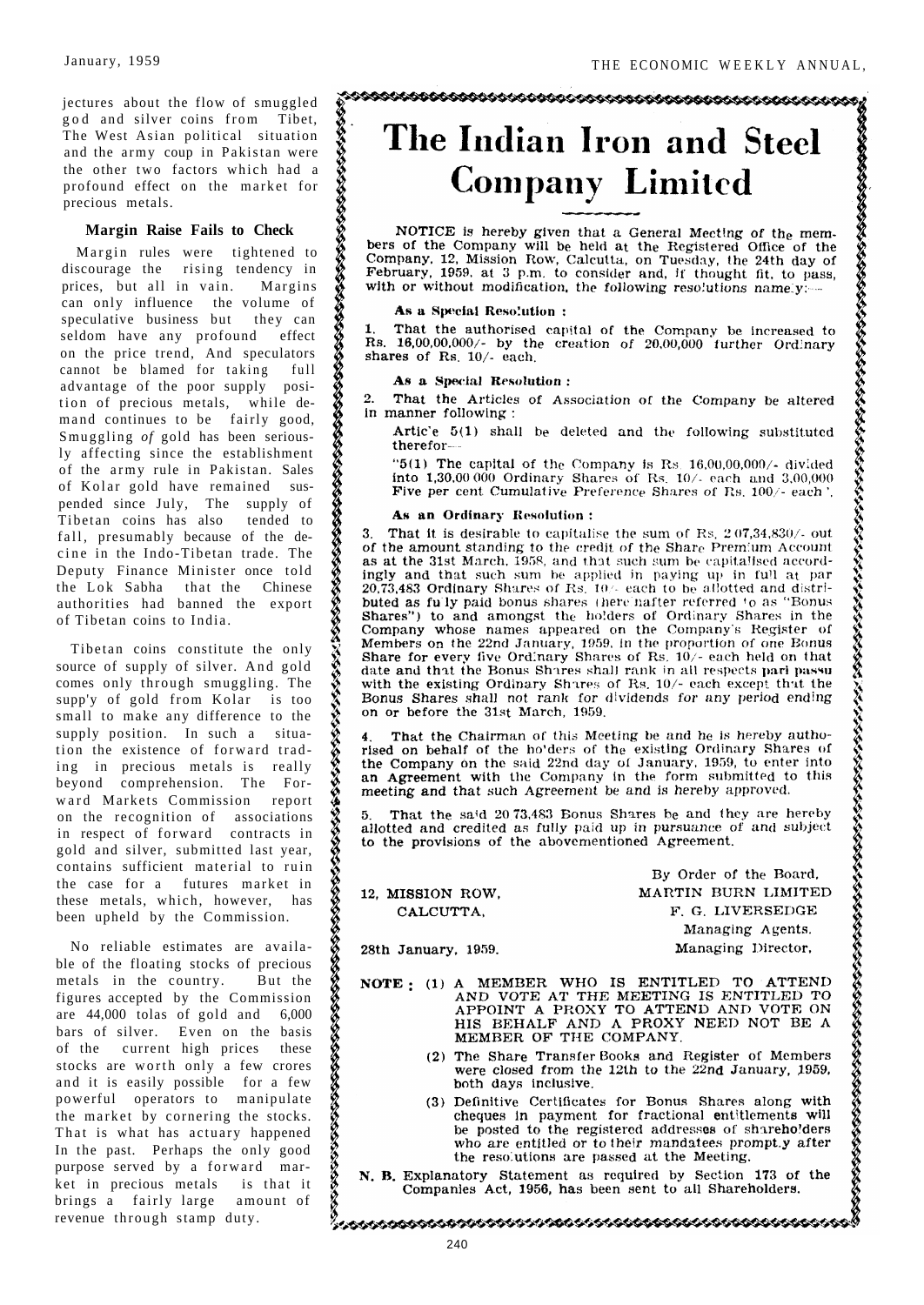

 $\mathbf T$ wenty-five years ago, India exported only small quantities of cashewnuts. The big problem was their short-lived freshnessand, nothing is so unpalatable as a stale cashewnut!

But today, the humble cashewnut has become the second largest dollar earner for India ! The major problem of keeping the nuts fresh was solved by a special gas-sealed container which keeps them crisp and full of flavour for long periods. And that's the way cashewnuts are wanted abroad.

Today, as a consequence of a determined export drive, India is developing her export trade in processed foods, sandal-wood oil, biscuits and confectionery. And the export of

these and similar consumer goods calls for carefully designed, superbly printed packages for protection and sales-appeal. The Metal Box Company of India Ltd, by making available packages specifically designed for diverse<br>products, are helping to open up new export markets for Indian goods.

In the years that lie ahead, the country is bound to go through a phase of unparalleled expansion in the production and export of consumer goods. Automatically this will place an increasingly greater, more complex burden. on the packaging industry. As leaders in the field, Metal Box are ready to meet the challenge of the future with all their resources and all their experience.



# The Metal Box Company of India Ltd

Barlow House, 59C Chowringhee, Calcutta

Factories and Sales Offices at: CALCUTTA . BOMBAY . MADRAS . DELHI . MANGALORE

M8 2020